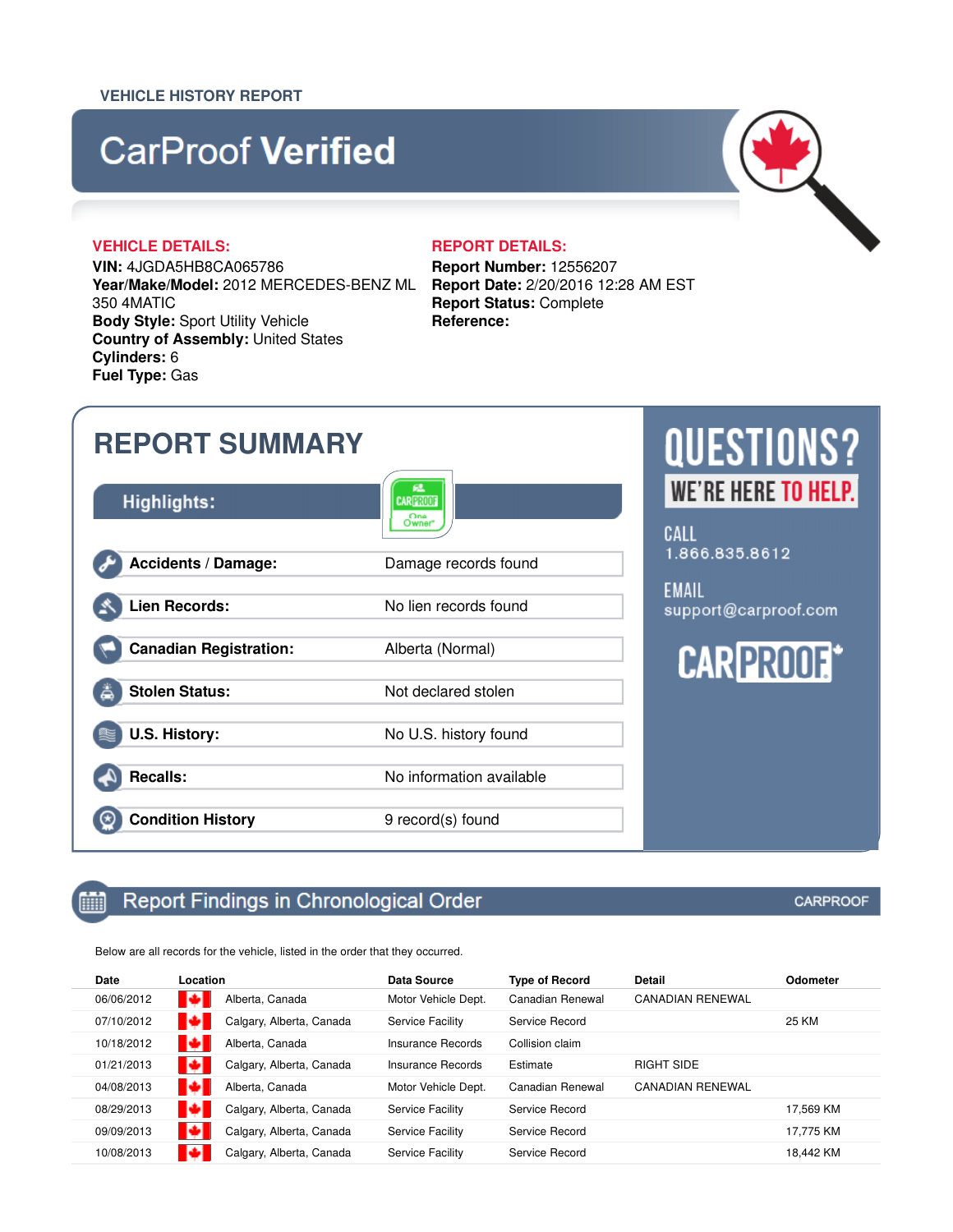| Date       | Location                 | Data Source         | <b>Type of Record</b> | <b>Detail</b>           | <b>Odometer</b> |
|------------|--------------------------|---------------------|-----------------------|-------------------------|-----------------|
| 03/01/2014 | Alberta, Canada          | Motor Vehicle Dept. | Canadian Renewal      | <b>CANADIAN RENEWAL</b> |                 |
| 08/28/2014 | Calgary, Alberta, Canada | Service Facility    | Service Record        |                         | 28.865 KM       |
| 09/30/2014 | Calgary, Alberta, Canada | Service Facility    | Service Record        |                         | 29.179 KM       |
| 12/15/2014 | Calgary, Alberta, Canada | Service Facility    | Service Record        |                         | 31.512 KM       |
| 02/21/2015 | Alberta, Canada          | Motor Vehicle Dept. | Canadian Renewal      | <b>CANADIAN RENEWAL</b> |                 |
| 09/08/2015 | Calgary, Alberta, Canada | Service Facility    | Service Record        |                         | 41.659 KM       |
| 09/14/2015 | Calgary, Alberta, Canada | Service Facility    | Service Record        |                         | 49.142 KM       |

### Accident, Collision and Damage Detail

If the vehicle has had any history of accidents, collisions or damage in either Canada or the U.S., the records are outlined in this section.

**VIN:** 4JGDA5HB8CA065786

### **Police Reported Accidents**

Accidents reported by police facilities are listed below.

| <b>Incident Date</b> | <b>Incident Location</b>           | Tyne of Record | Detail |
|----------------------|------------------------------------|----------------|--------|
|                      | No police reported accidents found |                |        |

#### **Accident/Damage Estimates**

Accident estimate records are generated by collision estimating facilities from the process of estimating the amount and extent of damage to a vehicle. Estimates in some cases have associated insurance claims.

| <b>Incident Date</b> |               | <b>Estimate Location</b> | <b>Estimate Date</b> | <b>Type of Record</b> | <b>Detail</b> | Amount     | Odometer |
|----------------------|---------------|--------------------------|----------------------|-----------------------|---------------|------------|----------|
| 10/18/2012           | <b>IMAGES</b> | Calgary, Alberta, Canada | 01/21/2013           | Estimate              | RIGHT SIDE    | \$4.468.00 |          |

### **Insurance Claims**

The insurance claims identified in this report do not include any medical pay-outs, damage to other vehicles, damage to property, towing, rental cars, or any other incidental damages.

| <b>Incident Date</b> | <b>Incident Location</b> | <b>Type of Record</b> | Detail | Amount     | Odometer |
|----------------------|--------------------------|-----------------------|--------|------------|----------|
| 10/18/2012           | ю<br>Alberta, Canada     | Collision claim       |        | \$4,252.00 |          |

#### **Other Damage Records**

Any other damage records found are listed below.

| <b>Incident Date</b> | <b>Incident Location</b>      | <b>Type of Record</b> | Detail | Odometer |
|----------------------|-------------------------------|-----------------------|--------|----------|
|                      | No other damage records found |                       |        |          |



### Lien Status

This section outlines a summary of any enforceable security interests (liens) on the vehicle in Canada. If a lien is found, further details will appear below the chart, as well as contact information for the regional office to contact for more information.

| <b>Province</b>         | Lien                      |
|-------------------------|---------------------------|
| Alberta                 | No enforceable lien found |
| <b>British Columbia</b> | No enforceable lien found |
| Manitoba                | No enforceable lien found |
| New Brunswick           | No enforceable lien found |
| Newfoundland            | No enforceable lien found |
| Nova Scotia             | No enforceable lien found |
| Northwest Territories   | No enforceable lien found |
| Nunavut                 | No enforceable lien found |
| Ontario                 | No enforceable lien found |

### **CARPROOF**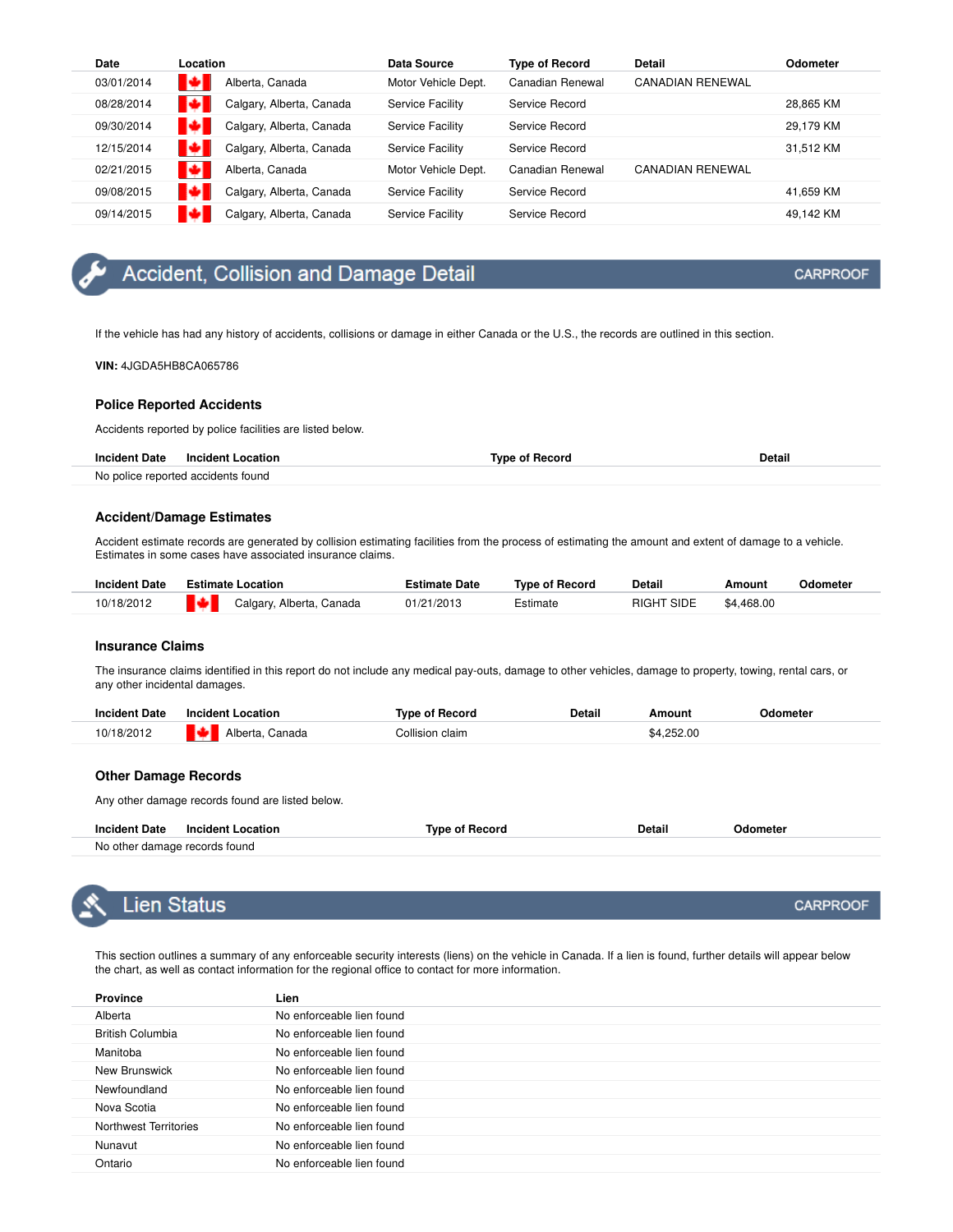| <b>Province</b>             | Lien                      |
|-----------------------------|---------------------------|
| <b>Prince Edward Island</b> | No enforceable lien found |
| Quebec                      | No enforceable lien found |
| Saskatchewan                | No enforceable lien found |
| <b>Yukon Territories</b>    | No enforceable lien found |



### **CARPROOF Canadian Lien Guarantee**

Our search results accurately reflect the government records of each database in Canada at the time the search request is made. If for some reason our search report fails to accurately reflect the Canadian enforceable lien status of a vehicle at the time of the search, CARPROOF will reimburse the party that purchased the report and relied on it to their detriment to a maximum amount of (1) the value of the car (2) the value of the lien (3) Five Thousand Dollars Canadian (\$5,000.00), whichever is lower.

## **Canadian Registration**

Rebuilt, Salvage, Stolen) of the vehicle in those jurisdictions.

This section details where in Canada the vehicle is now or has ever been registered, as well as the status (Inspection Required, Normal, Non-repairable,

| <b>Jurisdiction</b>      | <b>Branding</b> | Detail                                                           |
|--------------------------|-----------------|------------------------------------------------------------------|
| Alberta                  | <b>NORMAL</b>   | This vehicle has been registered as Normal in this jurisdiction. |
| <b>British Columbia</b>  | Not found       |                                                                  |
| Manitoba                 | Not found       |                                                                  |
| New Brunswick            | Not found       |                                                                  |
| Newfoundland             | Not found       |                                                                  |
| Nova Scotia              | Not found       |                                                                  |
| Northwest Territories    | Not found       |                                                                  |
| Nunavut                  | Not found       |                                                                  |
| Ontario                  | Not found       |                                                                  |
| Prince Edward Island     | Not found       |                                                                  |
| Quebec                   | Not found       |                                                                  |
| Saskatchewan             | Not found       |                                                                  |
| <b>Yukon Territories</b> | Not found       |                                                                  |

### **Stolen Vehicle Check**

This section outlines data from the Canadian Police Information Centre (CPIC), which is operated by the RCMP under the stewardship of National Police Services, on behalf of the Canadian law enforcement community.

#### **Stolen Vehicle Check**

Not declared stolen.



### **Import Records**

If the vehicle was imported into Canada or the U.S., you will find details below.

#### **Import Records**

No vehicle import records found



In addition to comprehensive vehicle history from across Canada, CARPROOF also thoroughly searches the United States for any details. If the vehicle had any events in the U.S., you will find them below. Details about accidents, collision and damage, or any import records will appear in those other sections of your report.

### **CARPROOF**

**CARPROOF** 

**CARPROOF**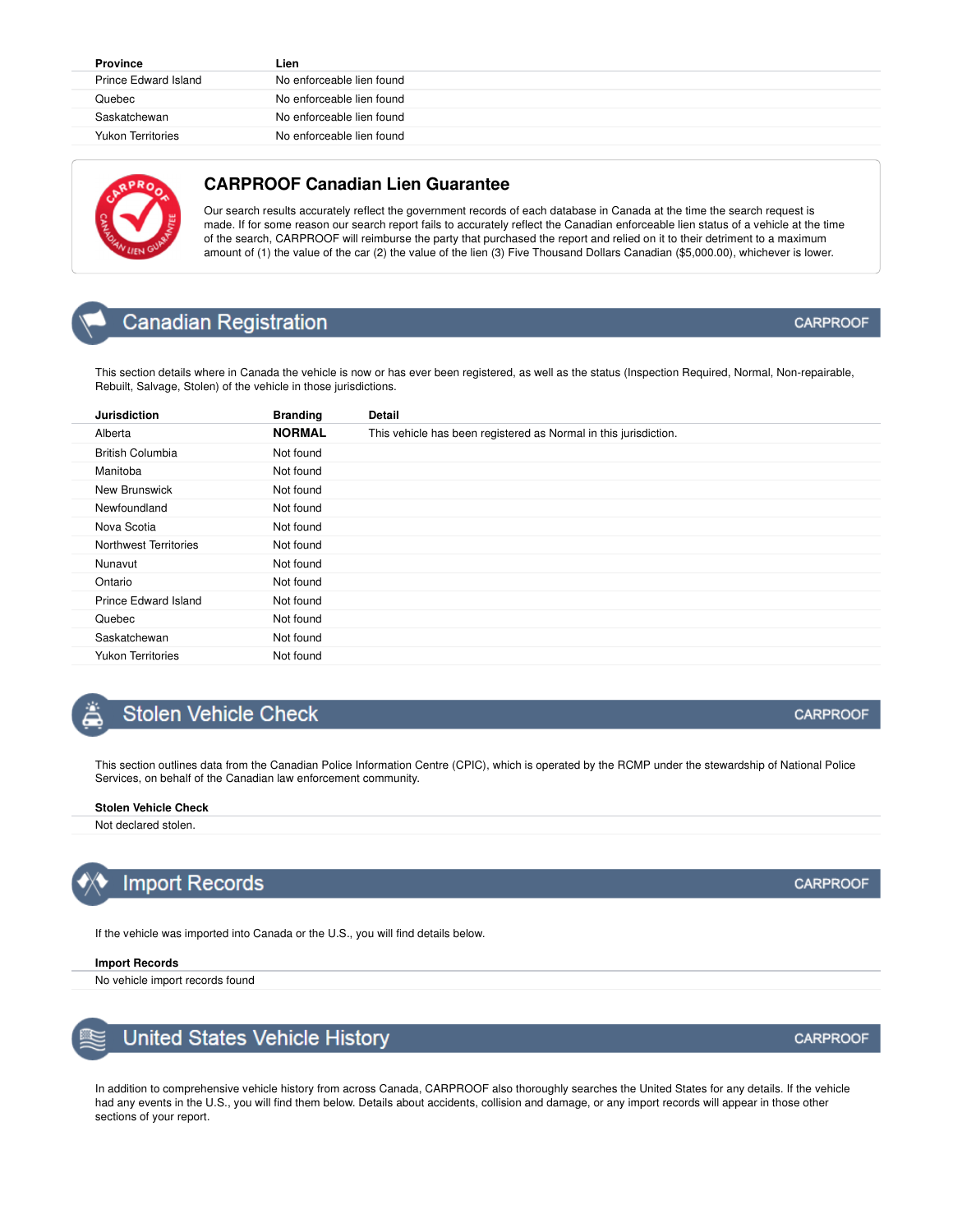

| <b>Item Checked</b> | Result    | <b>Item Checked</b>           | Result    | <b>Item Checked</b>      | Result    |
|---------------------|-----------|-------------------------------|-----------|--------------------------|-----------|
| Abandoned           | No        | Accident Data                 | <b>No</b> | Corrected Title          | <b>No</b> |
| Damaged             | No        | <b>Driver Education</b>       | <b>No</b> | Duplicate Title          | <b>No</b> |
| Emission / Safety   | <b>No</b> | Fire Damage                   | <b>No</b> | Fire Damage Incident     | <b>No</b> |
| Frame Damage        | No        | Government Use                | <b>No</b> | <b>Grey Market</b>       | <b>No</b> |
| Hail Damage         | No        | Insurance Loss                | <b>No</b> | Junk                     | <b>No</b> |
| Lease               | No        | Lemon / Manufacturer Buy-back | <b>No</b> | Lien                     | <b>No</b> |
| Livery Use          | <b>No</b> | Major Damage                  | <b>No</b> | NHTSA Crash Test Vehicle | No        |
| Odometer Problem    | No        | Police Use                    | <b>No</b> | Rebuilt/Rebuildable      | <b>No</b> |
| Rental / Fleet      | <b>No</b> | Repossessed                   | <b>No</b> | Salvage                  | <b>No</b> |
| Salvage Auction     | <b>No</b> | Storm Area Registration/Title | <b>No</b> | Taxi                     | <b>No</b> |
| Theft               | No        | <b>Water Damage</b>           | <b>No</b> |                          |           |



### **Recalls**

No safety recall information available as of the date/time that this report was generated. For additional safety recall information and non-safety related recall campaigns, please contact your local dealer.

|            | <b>Condition History</b> |                         |                       |        | <b>CARPROOF</b> |
|------------|--------------------------|-------------------------|-----------------------|--------|-----------------|
| Date       | <b>Address</b>           | <b>Data Source</b>      | <b>Type of Record</b> | Detail | Odometer        |
| 07/10/2012 | Calgary, Alberta, Canada | <b>Service Facility</b> | Service Record        |        | 25 KM           |
| 08/29/2013 | Calgary, Alberta, Canada | <b>Service Facility</b> | Service Record        |        | 17.569 KM       |
| 09/09/2013 | Calgary, Alberta, Canada | <b>Service Facility</b> | Service Record        |        | 17,775 KM       |
| 10/08/2013 | Calgary, Alberta, Canada | Service Facility        | Service Record        |        | 18.442 KM       |
| 08/28/2014 | Calgary, Alberta, Canada | Service Facility        | Service Record        |        | 28.865 KM       |
| 09/30/2014 | Calgary, Alberta, Canada | Service Facility        | Service Record        |        | 29,179 KM       |
| 12/15/2014 | Calgary, Alberta, Canada | Service Facility        | Service Record        |        | 31,512 KM       |
| 09/08/2015 | Calgary, Alberta, Canada | <b>Service Facility</b> | Service Record        |        | 41,659 KM       |
| 09/14/2015 | Calgary, Alberta, Canada | <b>Service Facility</b> | Service Record        |        | 49,142 KM       |

### **Other Records**

CARPROOF searches many other data providers for vehicle details, and if there are any records found, the balance will appear in this section.

| ((SiriusXM)) |                |                    |                          |                 |
|--------------|----------------|--------------------|--------------------------|-----------------|
| Date         | <b>Address</b> | <b>Data Source</b> | Detail                   | <b>Odometer</b> |
|              | Canada         | SiriusXM           | Satellite radio equipped |                 |
|              |                |                    |                          |                 |

### **CARPROOF One Owner™ Badge**

The CARPROOF One Owner™ badge became available on select CARPROOF vehicle history reports as of September 1, 2015. The CARPROOF One Owner™ badge that appears in this vehicle history report is based on the registration in not reflected in this report.



#### **Information on Reports**

#### **Conditions of Use**

This vehicle history report is compiled from multiple data sources. It is not always possible for CARPROOF nor its source data providers to obtain complete information on any one vehicle. There may be other title brands, r

### **CARPROOF**